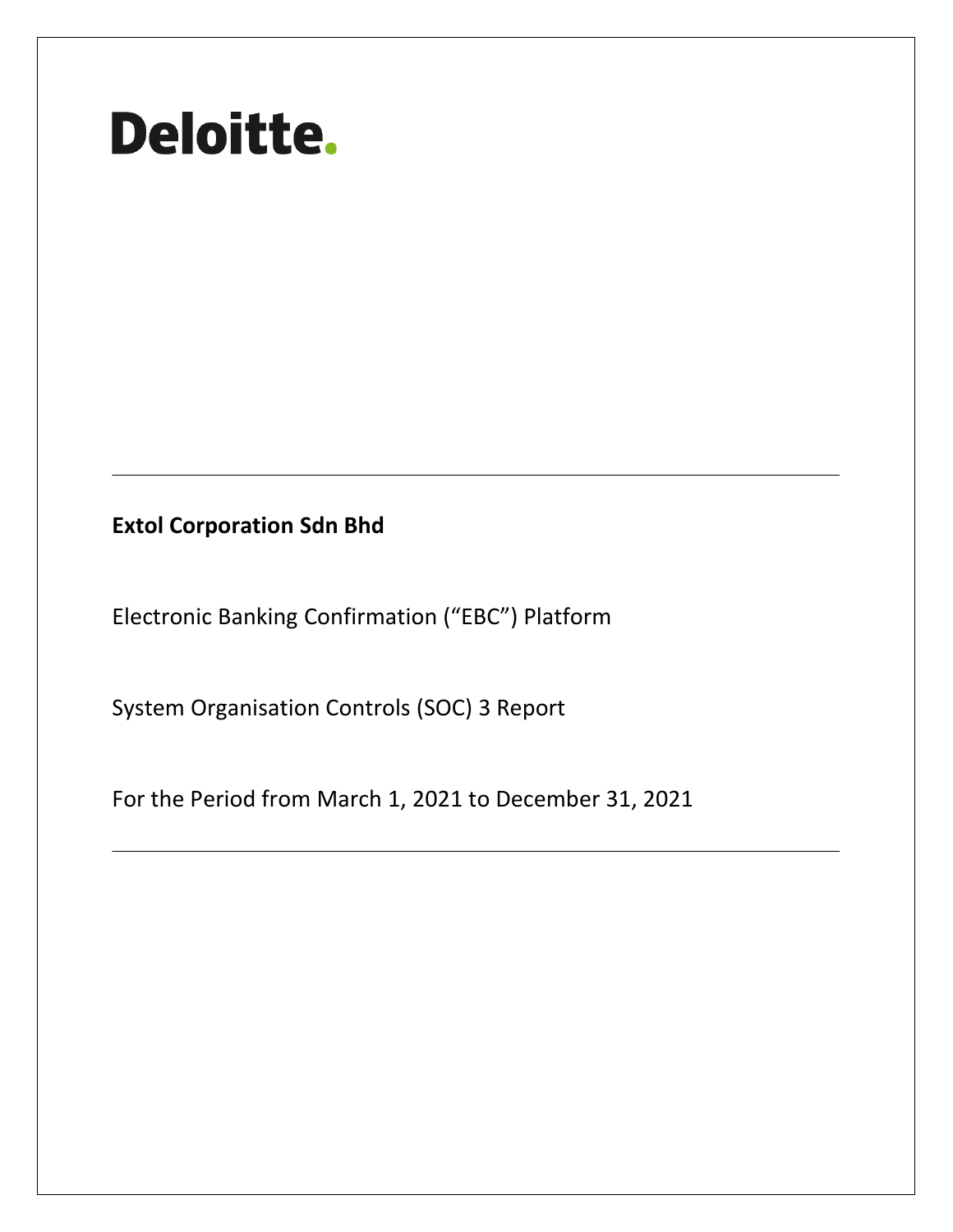# **TABLE OF CONTENTS**

|   | $\mathbf{2}$ |  |  |  |
|---|--------------|--|--|--|
|   | 2.1          |  |  |  |
|   | 2.2          |  |  |  |
| 3 |              |  |  |  |
| 4 |              |  |  |  |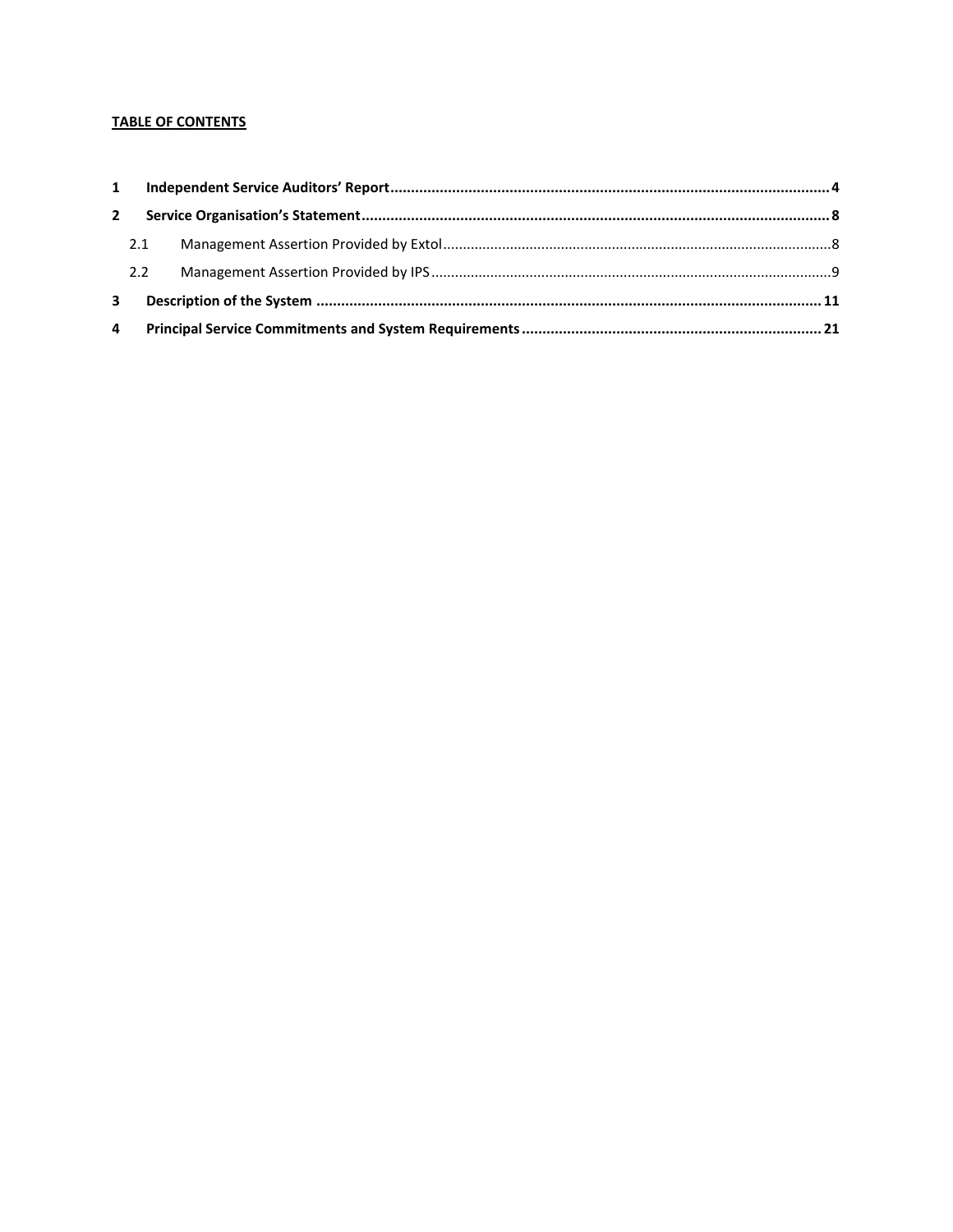**SECTION 1**

**INDEPENDENT SERVICE AUDITORS' REPORT**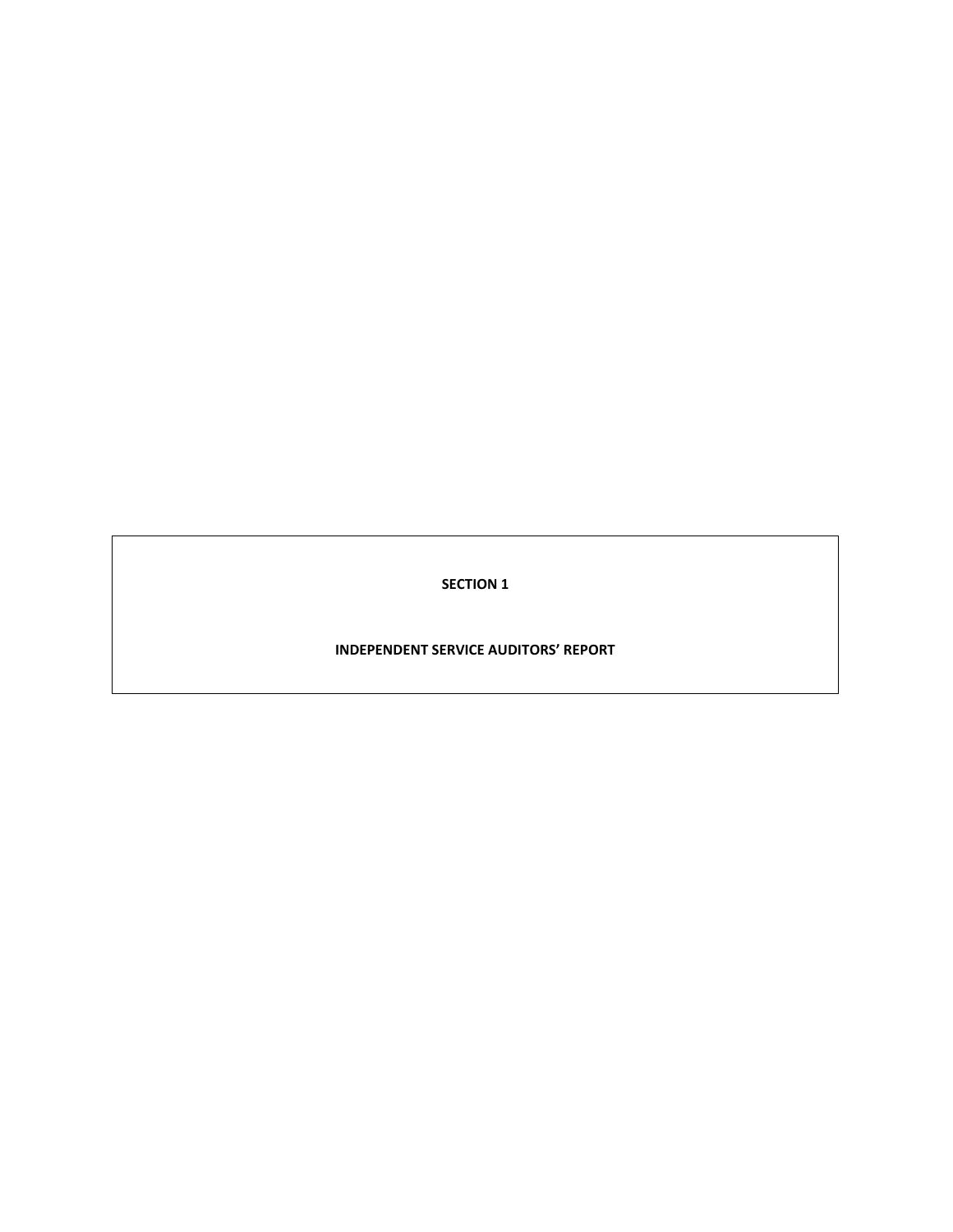# Deloitte.

Deloitte PLT (LLP0010145-LCA) CharteredAccountants(AF0080) Level 16, Menara LGB 1 Jalan Wan Kadir Taman Tun Dr. Ismail 60000 Kuala Lumpur

P.O. Box 10093 50704 Kuala Lumpur Malaysia

Tel: +60 3 7610 8888 Fax: +60 3 7726 8986 [myaaa@deloitte.com](mailto:myaaa@deloitte.com)

[www.deloitte.com/my](http://www.deloitte.com/my)

# <span id="page-3-0"></span>**1 Independent Service Auditors' Report**

#### **Extol Corporation Sdn Bhd**

1-40-1, Menara Bangkok Bank Berjaya Central Park No. 105, Jalan Ampang 50450 Kuala Lumpur

#### **Scope**

We have examined the attached description of the system of Extol Corporation Sdn Bhd (the "Service Organisation" or "Extol") related to its Electronic Banking Confirmation ("EBC") Platform (also known as eConfirm Platform) and description of IP Server One Solutions Sdn Bhd (the "Sub-Service Organisation" or "IPS") scope of services related to its data center hosting and infrastructure monitoring services for the period March 1, 2021 to December 31, 2021 ('the Description') based on the criteria for a description of a Service Organisation's system set forth in DC section 200, 2018 Description Criteria for a Description of a Service Organisation's System in a SOC 3® Report ("description criteria"), and the suitability of the design and operating effectiveness of controls stated in the description throughout the period March 1, 2021 to December 31, 2021, to provide reasonable assurance that Extol service commitments and system requirements were achieved based on the trust services criteria relevant to security, availability, confidentiality, and processing integrity ("applicable trust services criteria") set forth in TSP section 100, 2017 Trust Services Criteria for Security, Availability, Processing Integrity, Confidentiality and Privacy (AICPA, Trust Services Criteria).

The Description indicates that complementary user entity controls that are suitably designed and operating effectively are necessary, along with controls at Extol, to achieve Extol's service commitments and system requirements based on the applicable trust services criteria. The description presents Extol's controls, the applicable trust services criteria, and the complementary user entity controls assumed in the design of Extol's controls. Our examination did not include such complementary user entity controls and we have not evaluated the suitability of the design or operating effectiveness of such controls.

#### **Service Organisation's Responsibilities**

The Service Organisation is responsible for its service commitments and system requirements and for designing, implementing, and operating effective controls within the system to provide reasonable assurance that the Service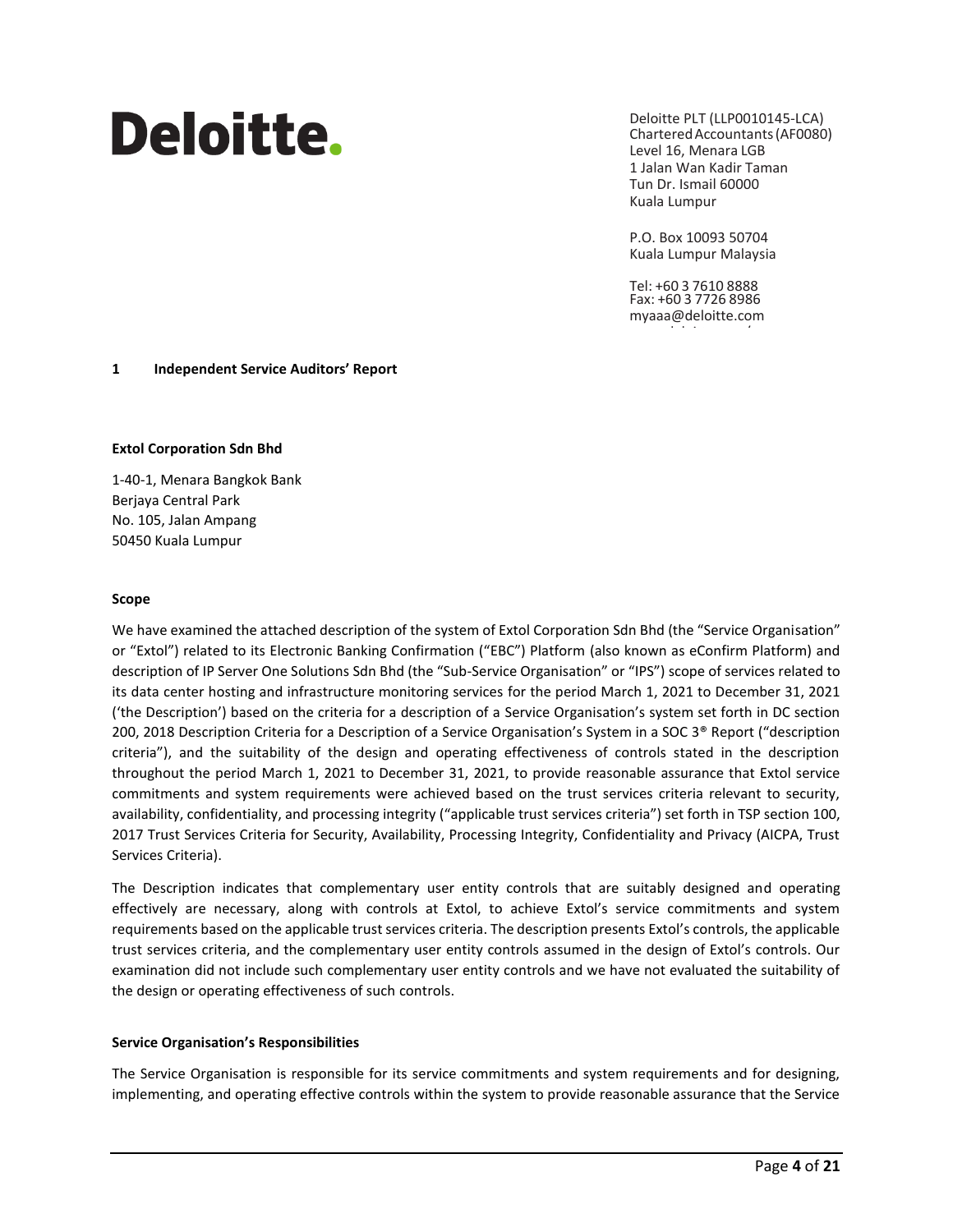Organisation's service commitments and system requirements were achieved. The Service Organisation has provided the accompanying assertion titled "Management Assertion of Extol Corporation Sdn Bhd." ("assertion") about the description and the suitability of design and operating effectiveness of controls stated therein. The Service Organisation is also responsible for preparing the description and assertion, including the completeness, accuracy, and method of presentation of the description and assertion; providing the services covered by the description; selecting the applicable trust services criteria and stating the related controls in the description; and identifying the risks that threaten the achievement of the service organisation's service commitments and system requirements.

# **Sub-Service Organisation's Responsibilities**

The Sub-Service Organisation is responsible for providing its data center hosting and infrastructure monitoring services and for operating effective controls in relation to Extol's EBC Platform to provide reasonable assurance that the Service Organisation's service commitments and system requirements were achieved. The Sub-Service Organisation has provided the accompanying assertion titled "MANAGEMENT ASSERTION OF IP SERVER ONE SOLUTIONS SDN BHD ("IPS")" ("assertion") about the description and the suitability of design and operating effectiveness of controls stated therein. The Sub-Service Organisation is also responsible for preparing the description and assertion, including the completeness, accuracy, and method of presentation of the description and assertion; providing the services covered by the description; selecting the applicable trust services criteria and stating the related controls in the description; and identifying the risks that threaten the achievement of the service organisation's service commitments and system requirements.

# **Service Auditor's Independence and Quality Control**

We are independent of the Company in accordance with the By-Laws (on Professional Ethics, Conduct and Practice) of the Malaysian Institute of Accountants ("By-Laws") and the International Ethics Standards Board for Accountants' International Code of Ethics for Professional Accountants (including International Independence Standards) ("IESBA Code") and we have fulfilled our other ethical responsibilities in accordance with the By-Laws and the IESBA Code.

In accordance with International Standards on Quality Control 1 *Quality Control for Firms that Perform Audits and Reviews of Financial Statements, and Other Assurance and Related Services Engagements* as adopted by the Malaysian Institute of Accountants, Deloitte PLT maintains a comprehensive system of quality control including documented policies and procedures regarding compliance with ethical requirements, professional standards and applicable legal and regulatory requirements.

# **Service Auditor's Responsibilities**

Our responsibility is to express an opinion on the Extol's design and operating effectiveness of the controls related to control objectives stated in the Description based on our examination. Our examination was conducted in accordance with International Standard on Assurance Engagements 3000 (Revised), *Assurance Engagements Other Than Audits or Reviews of Historical Financial Information*, as adopted by the Malaysian Institute of Accountants. That standard requires that we plan and perform our examination to obtain reasonable assurance about whether, in all material respects, the Description is presented in accordance with the description criteria, and the controls stated therein were suitably designed and operating effectively to provide reasonable assurance that the service organisation's service commitments and system requirements were achieved based on the applicable trust services criteria.

An examination of the description of a service organisation's system and the suitability of the design and operating effectiveness of those controls involves the following: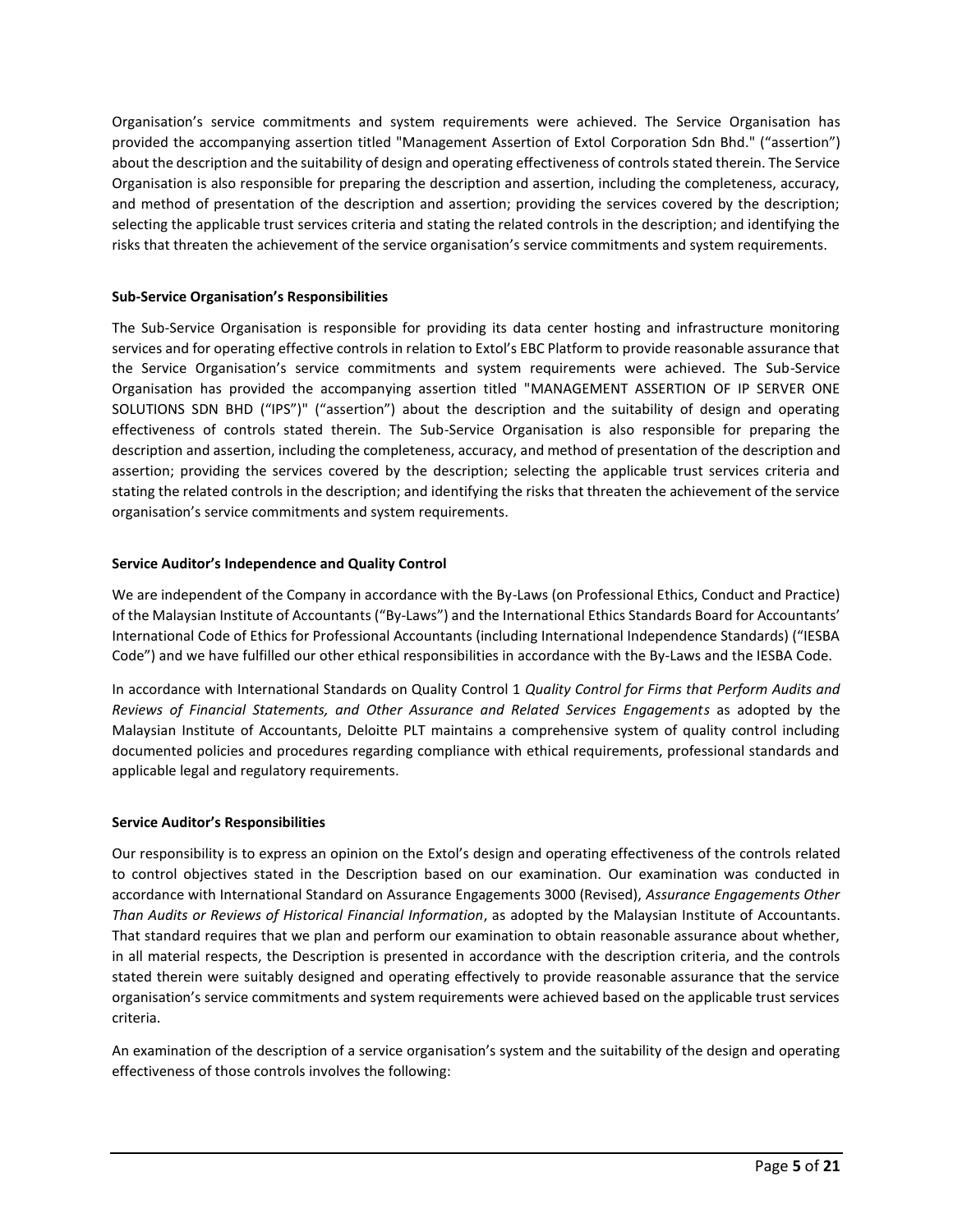- Obtaining an understanding of the system and service organisations's service commitments and system requirements.
- Assessing the risks that controls were not effective to achieve Extol's service commitments and system requirements based on the applicable trust services criteria.
- Performing procedures to obtain evidence about whether controls within the system were effective to achieve Extol's, service commitments and system requirements based on the applicable trust services criteria.

Our examination also included performing such other procedures as we considered necessary in the circumstances. We believe that the evidence we obtained is sufficient and appropriate to provide a reasonable basis for our opinion.

# **Inherent Limitations**

There are inherent limitations in the effectiveness of any system of internal control, including the possibility of human error and the circumvention of controls.

Because of their nature, controls may not always operate effectively to provide reasonable assurance that Extol's service commitments and system requirements were achieved based on the applicable trust services criteria. Also, the projection to the future of any conclusions about the effectiveness of controls is subject to the risk that controls may become inadequate because of changes in conditions or that the degree of compliance with the policies or procedures may deteriorate.

# **Intended users**

This report is intended solely for customers who have used Extol's EBC platform during some or all of the period March 1, 2021 to December 31, 2021, and their auditors, who have a sufficient understanding to consider it, along with other information including information about controls operated by customers themselves.

# **Opinion**

In our opinion, management's assertion that the controls within the Extol's and IPS were effective throughout the period March 1, 2021 to December 31, 2021, to provide reasonable assurance that Extol's service commitments and system requirements were achieved based on the applicable trust services criteria is fairly stated, in all material respects.

Dinacin

**Deloitte PLT** February 22, 2022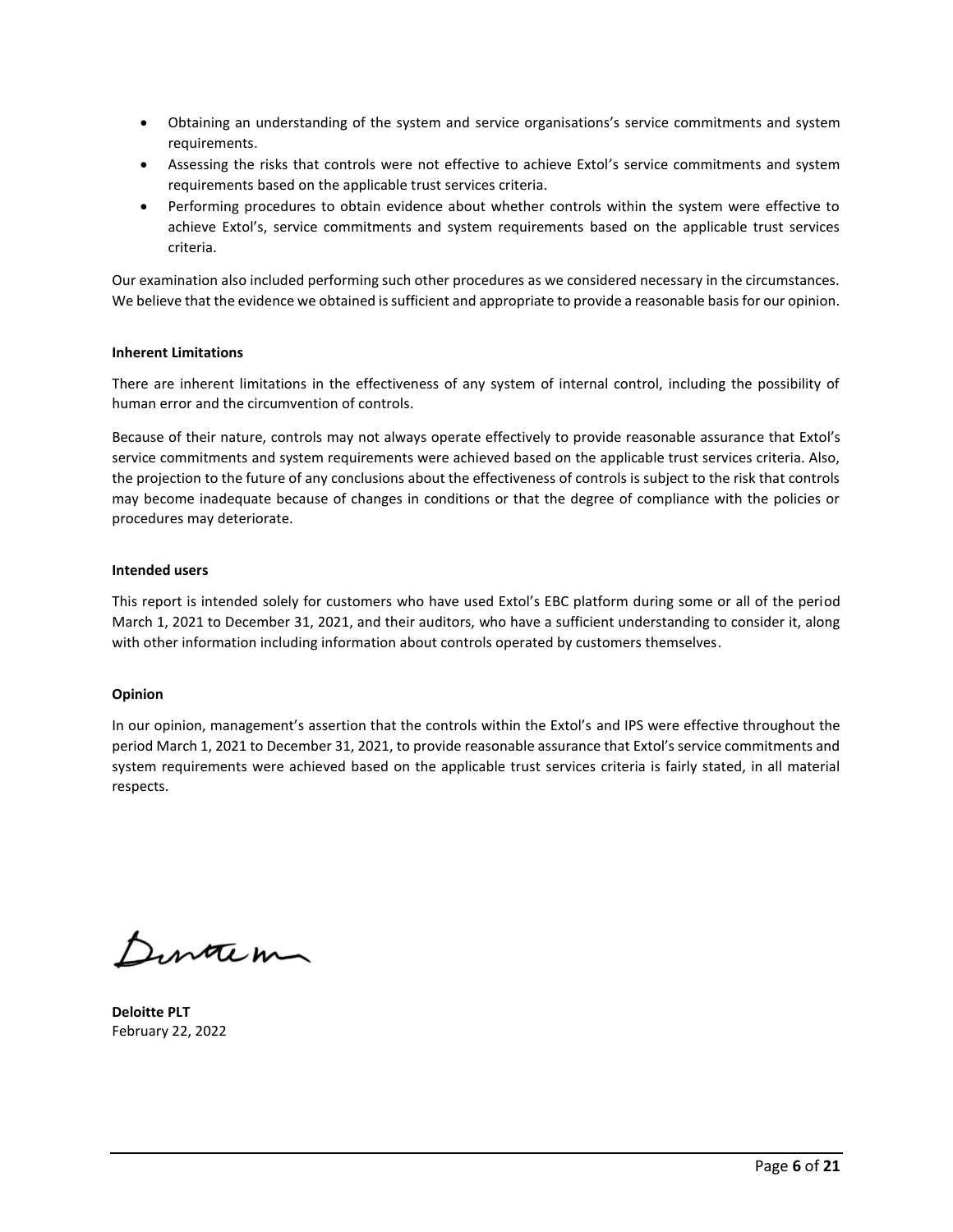**SECTION 2**

**SERVICE ORGANISATION'S STATEMENT**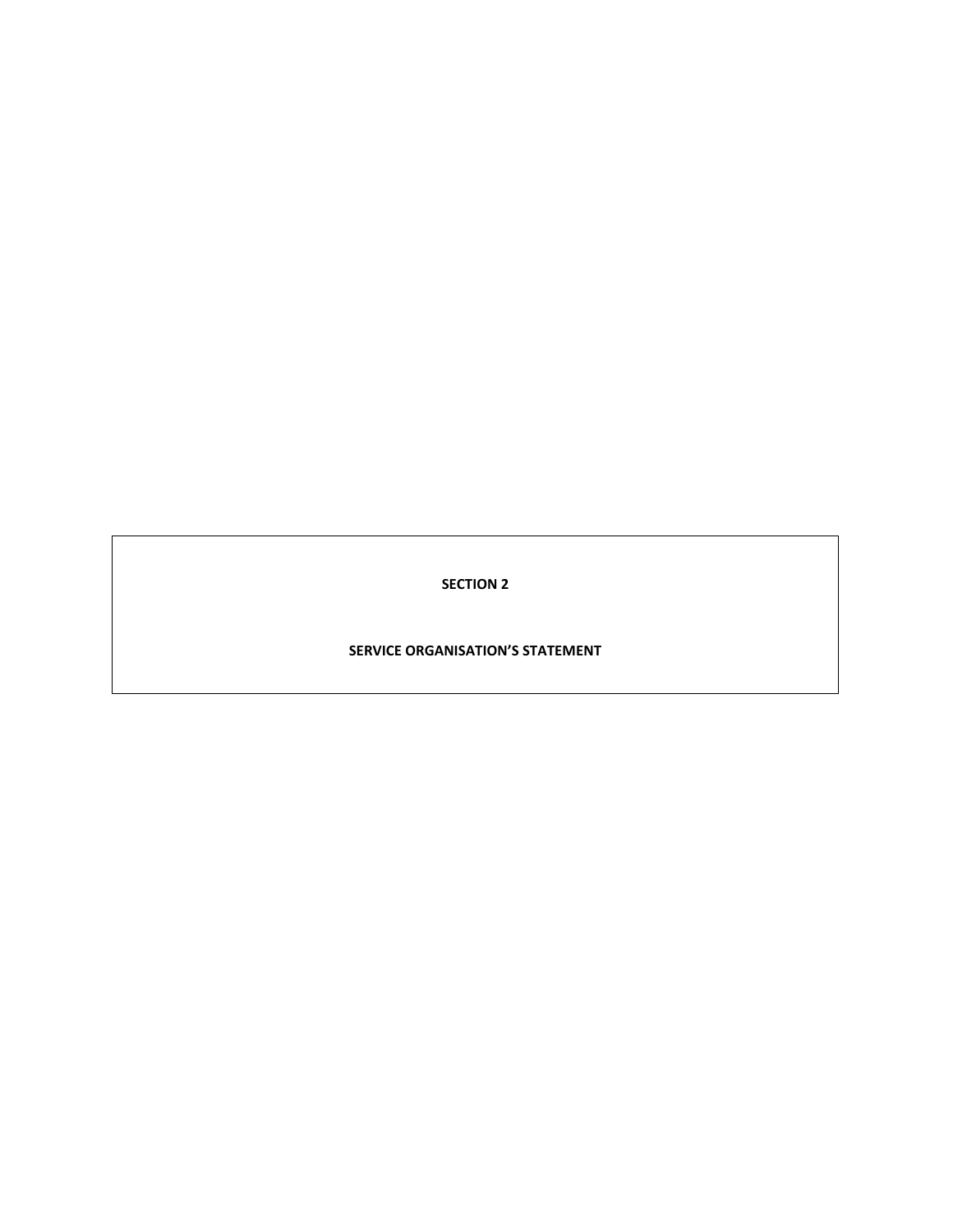#### <span id="page-7-0"></span>**2 Service Organisation's Statement**

#### <span id="page-7-1"></span>**2.1 Management Assertion Provided by Extol**

We are responsible for designing, implementing, operating, and maintaining effective controls within Extol Corporation Sdn Bhd ("Service Organisation" or "Extol") related to its Electronic Banking Confirmation ("EBC") Platform (also known as eConfirm Platform), throughout the period March 1, 2021 to December 31, 2021, to provide reasonable assurance that EBC Platform's service commitments and system requirements relevant to security, availability, processing integrity, and confidentiality were achieved. Our description of the boundaries of the system is presented in Section 3 and identifies the aspects of the system covered by our assertion.

We have performed an evaluation of the effectiveness of the controls within the system throughout the period March 1, 2021 to December 31, 2021, to provide reasonable assurance that EBC Platform's service commitments and system requirements were achieved based on the trust services criteria relevant to security, availability, processing integrity and confidentiality ("applicable trust services criteria") set forth in TSP section 100, 2017 Trust Services Criteria for Security, Availability, Processing Integrity, Confidentiality, and Privacy (AICPA, Trust Services Criteria). EBC Platform's objectives for the system in applying the applicable trust services criteria are embodied in its service commitments and system requirements relevant to the applicable trust services criteria. The principal service commitments and system requirements related to the applicable trust services criteria are presented in Section 4.

Extol uses IP Server One Solutions Sdn Bhd ("subservice organisation" or "IPS") for its data center hosting and infrastructure monitoring services. Extol Description includes a description of IPS' services used by Extol, including the controls of Extol and the controls designed by Extol and operated by IPS that are necessary, along with controls for EBC Platform, to achieve Extol's service commitments and system requirements based on the applicable trust services criteria.

This assertion and the Description of the EBC Platform indicate that complementary user entity controls that are suitably designed and operating effectively are necessary, along with controls at Extol to achieve its service commitments and system requirements related to EBC Platform based on the applicable trust services criteria. The accompanying Description of the EBC Platform presents the complementary user entity controls assumed in the design of Extol's controls.

There are inherent limitations in any system of internal control, including the possibility of human error and the circumvention of controls. Because of these inherent limitations, a service organisation may achieve reasonable, but not absolute, assurance that its service commitments and system requirements are achieved.

We assert that the controls within the system were effective throughout the period March 1, 2021 to December 31, 2021, to provide reasonable assurance that EBC Platform's service commitments and system requirements were achieved based on the applicable trust services criteria.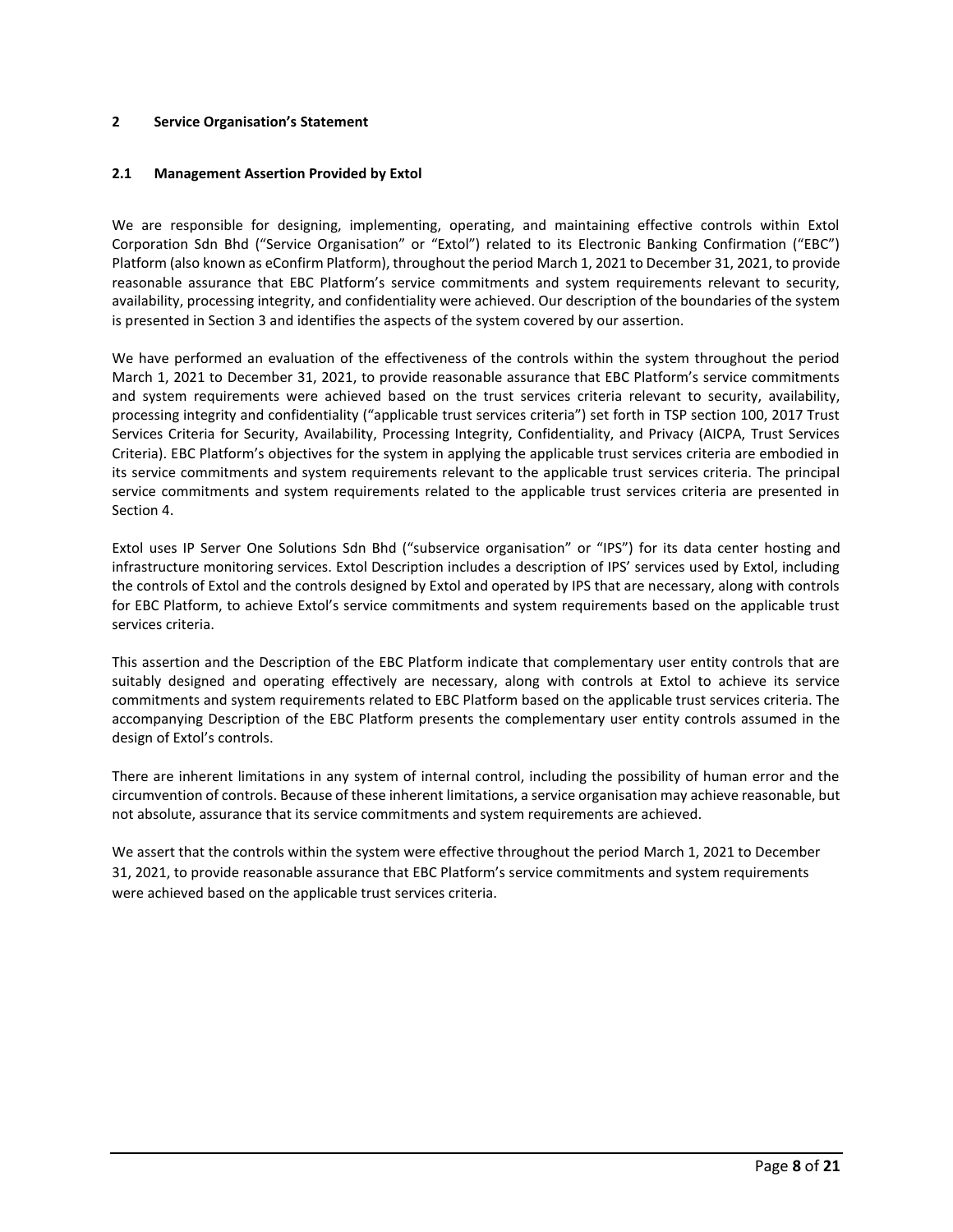# <span id="page-8-0"></span>**2.2 Management Assertion Provided by IPS**

IP Server One Solutions Sdn Bhd ("IPS") provides data centre hosting and infrastructure monitoring services to Extol Corporation Sdn Bhd ("Extol"). The services provided by IPS ("IPS' scope of services") are part of Extol's EBC Platform.

IPS' scope of services are intended to provide users with information about IPS' services provided to Extol's EBC Platform that may be useful when assessing the risks arising from interactions with Extol's system, particularly information about controls operated by IPS to provide reasonable assurance that its service commitments and system requirements were achieved based on the trust services criteria relevant to security and availability ("applicable trust services criteria") set forth in TSP Section 100, 2017 Trust Services Criteria for Security and Availability.

There are inherent limitations in any system of internal control, including the possibility of human error and the circumvention of controls. Because of these inherent limitations, a service organisation may achieve reasonable, but not absolute, assurance that its service commitments and system requirements are achieved.

We assert that the IPS' controls which were designed by Extol, were effective throughout the period March 1, 2021 to December 31, 2021, to provide reasonable assurance that Extol's service commitments and system requirements were achieved based on the applicable trust services criteria.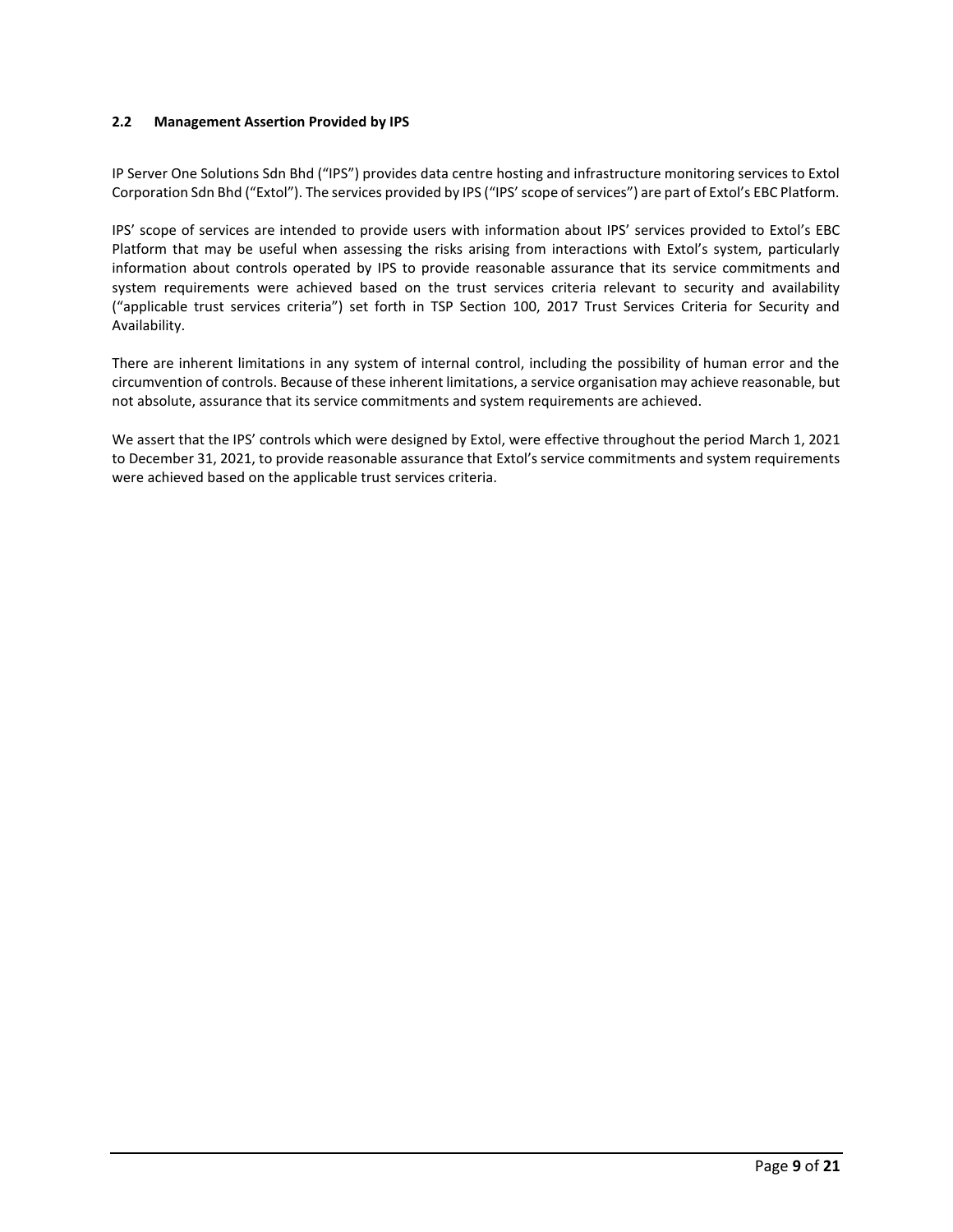**SECTION 3**

# **SERVICE ORGANISATION'S SYSTEM DESCRIPTION**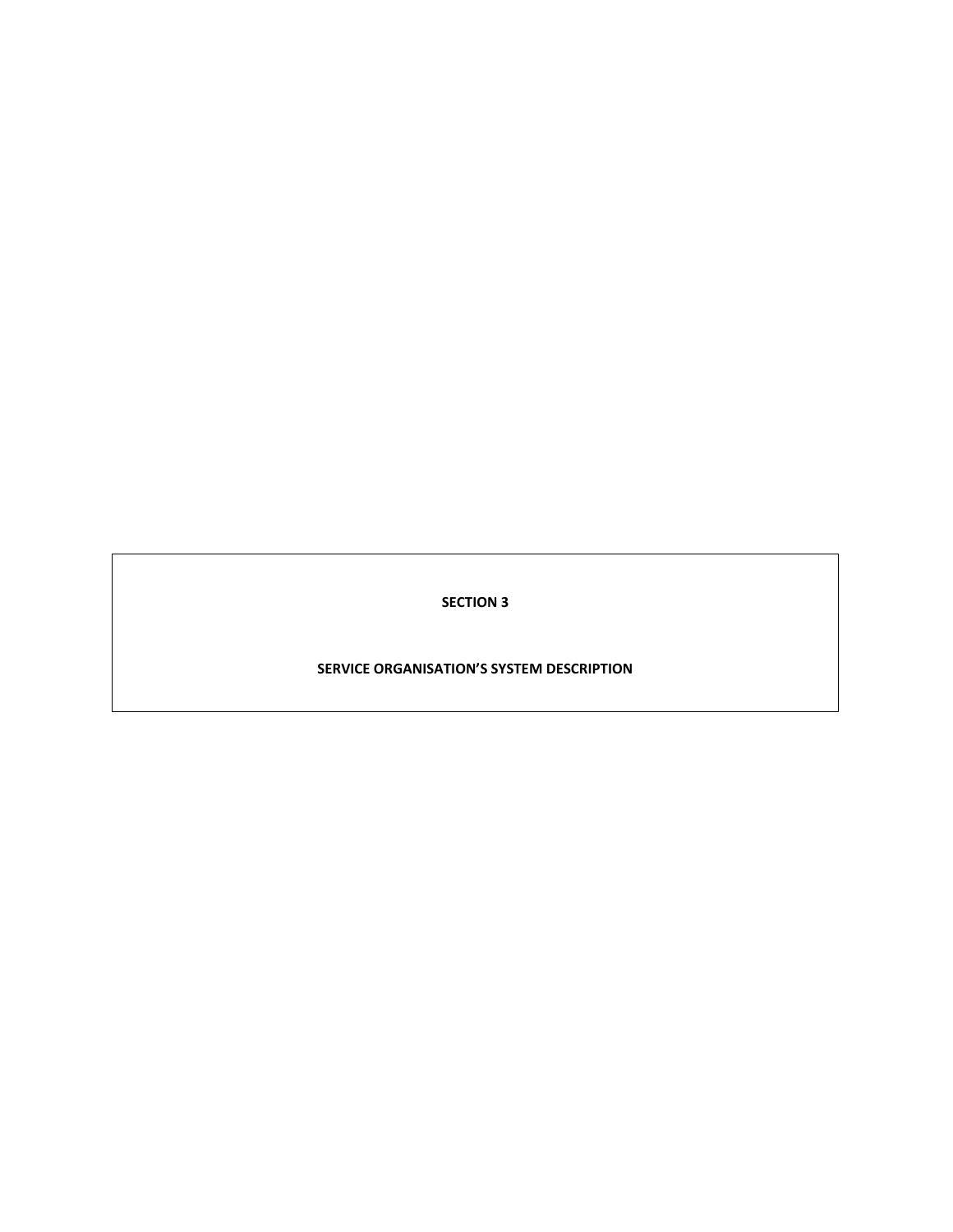#### <span id="page-10-0"></span>**3 Description of the System**

#### **Company Background**

Extol Corporation Sdn Bhd ("Extol") is a fully owned subsidiary of AppAsia Berhad, which is a public listed company on Bursa Malaysia ACE market since 2006.

Established since 1984, Extol is an information technology ("IT") solutions provider specializing in IT security, secured enterprise application, digital platform solution and managed cloud services. In 2018, Extol was selected by Malaysian Institute of Accountants ("MIA") to develop the Industry-Wide Electronic Banking Confirmation ("EBC") Platform or also known as eConfirm Platform.

The EBC platform was launched on 26 June 2021 by Extol and MIA. It can be accessible through the internet with a public domain name [http://eConfirm.my.](http://econfirm.my/)

#### **Description of Services Provided**

The EBC Platform is an online system to facilitate the audit process for the auditors and banks operating in Malaysia as required under the International Standards on Auditing (ISA) 505 External Confirmations.

Under ISA 505, reliable audit evidence can be obtained in documentary form from a third party, e.g., a bank, whether on paper, electronically or in another medium. Many bank confirmation request letters are sent to banks annually by auditors for confirmation of their clients' bank and arrangements.

EBC Platform is an efficient and secure way to request bank confirmations without the risk of fraud going undetected, i.e., through electronic confirmation. This electronic platform enhances the security of the bank confirmation process whereby it verifies organizations and users, ensures confirmations are only sent and received by registered auditors and banks, reduces risks of fraud related to the bank confirmation process, enhances efficiency in the bank confirmation process, saves valuable time and effort that can be diverted to other higher value-added work.

#### **Infrastructure and Software**

| <b>Production Application</b>  | <b>Business Function Description</b>                | <b>Operating System</b><br><b>Platform</b> | <b>Physical Location</b>      |
|--------------------------------|-----------------------------------------------------|--------------------------------------------|-------------------------------|
| Proxmox VE                     | Server virtualization management                    | Debian-based                               | CJ1 Data Center,              |
|                                | platform.                                           | Linux distribution                         | Cyberjaya                     |
| <b>FreeIPA Directory</b>       | Identity management system.                         | CentOS Linux                               | CJ1 Data Center,<br>Cyberjaya |
| <b>Web Application Servers</b> | Front-end and back-end facing web<br>application.   | CentOS Linux                               | CJ1 Data Center,<br>Cyberjaya |
| <b>Scheduling Servers</b>      | To perform scheduled batch<br>processing tasks.     | CentOS Linux                               | CJ1 Data Center,<br>Cyberjaya |
| Postgres Database              | Database server.                                    | CentOS Linux                               | CJ1 Data Center,<br>Cyberjaya |
| Redis                          | Caching server.                                     | CentOS Linux                               | CJ1 Data Center,<br>Cyberjaya |
| <b>GlusterFS File Server</b>   | Highly available replicated file<br>storage cluster | CentOS Linux                               | CJ1 Data Center,<br>Cyberjaya |

The primary infrastructure and software used to provide EBC Platform include the following systems: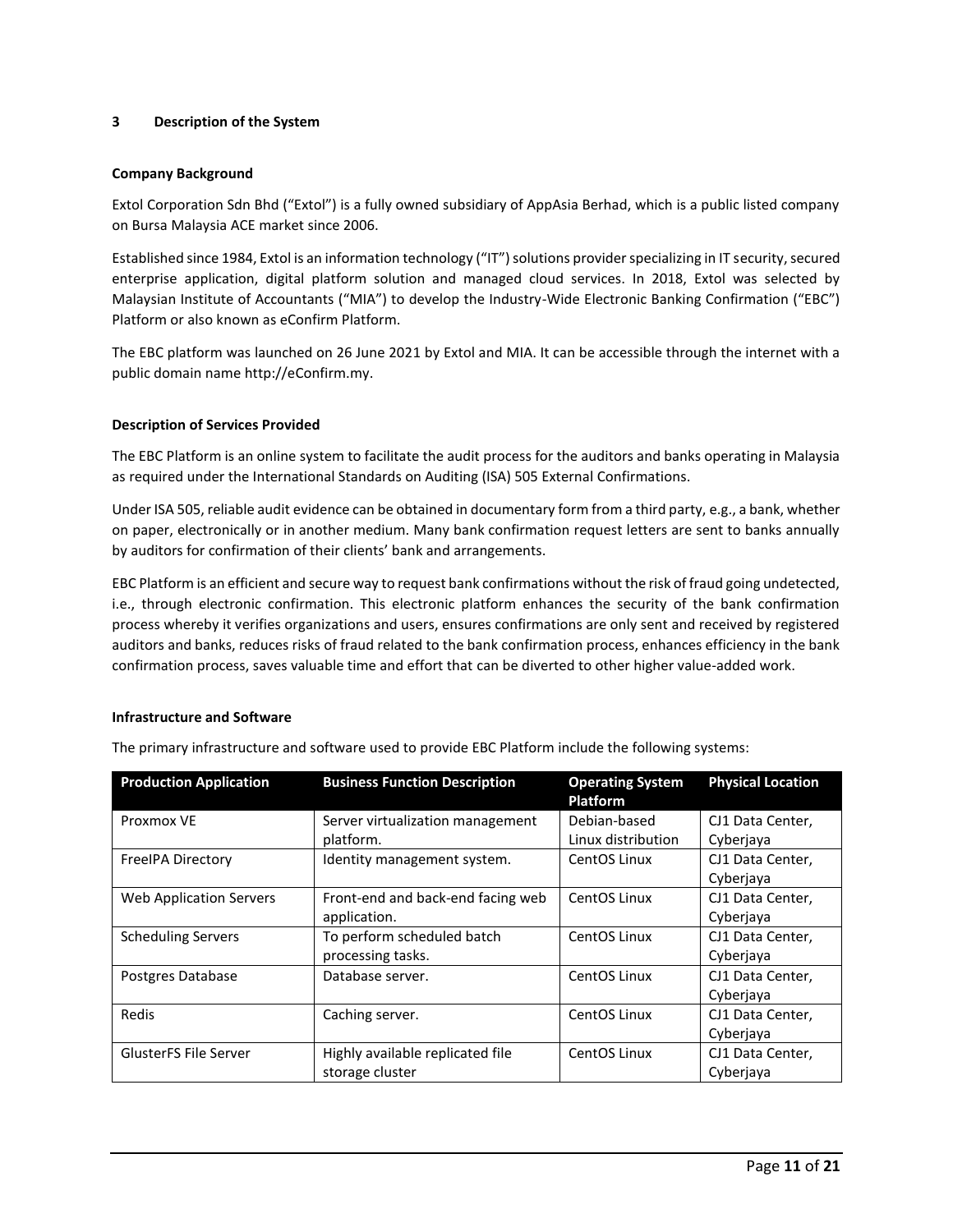| <b>Production Application</b>          | <b>Business Function Description</b>                                                                                                                                                                                                                                                                                                      | <b>Operating System</b><br>Platform | <b>Physical Location</b>                               |
|----------------------------------------|-------------------------------------------------------------------------------------------------------------------------------------------------------------------------------------------------------------------------------------------------------------------------------------------------------------------------------------------|-------------------------------------|--------------------------------------------------------|
| Crypto Server                          | To perform user authentication,<br>encryption and decryption for<br>sensitive data and files before the<br>storage.                                                                                                                                                                                                                       | CentOS Linux                        | CJ1 Data Center,<br>Cyberjaya                          |
| <b>Payment Server</b>                  | To integrate with external payment<br>gateway.                                                                                                                                                                                                                                                                                            | CentOS Linux                        | CJ1 Data Center,<br>Cyberjaya                          |
| Vault Server                           | To store sensitive encryption key<br>information.                                                                                                                                                                                                                                                                                         | CentOS Linux                        | CJ1 Data Center,<br>Cyberjaya                          |
| Firewall/IPS                           | To filter incoming and outgoing<br>traffic based on predefined firewall<br>policy.                                                                                                                                                                                                                                                        | Fortigate                           | CJ1 Data Center,<br>Cyberjaya                          |
| <b>TICK Stack Monitoring</b><br>System | Provide 24x7 real time monitoring<br>and alerts related to availability,<br>capacity, performance of<br>infrastructure hardware and system<br>services. It monitors loads, memory<br>usage, CPU, disk space, network<br>performance etc.; and instantly<br>alerts IT operations for failure via<br>instant messaging system and<br>email. | CentOS Linux                        | CJ1 Data Center,<br>Cyberjaya                          |
| <b>VPN</b>                             | To control access the production<br>environment based on user access<br>rights matrix.                                                                                                                                                                                                                                                    | Fortigate                           | CJ1 Data Center,<br>Cyberjaya                          |
| AlienVault OSSIM                       | Security information and event<br>management system (SIEM) to<br>monitor security event activity and<br>vulnerability assessment.                                                                                                                                                                                                         | Debian-based<br>Linux distribution  | CJ1 Data Center,<br>Cyberjaya                          |
| <b>JIRA</b>                            | To record incident and case<br>management.                                                                                                                                                                                                                                                                                                | CentOS Linux                        | Operation office at<br>Megan Avenue 1,<br>Kuala Lumpur |

# **People**

The present team involved in EBC Platform includes the following departments and roles:

- Executive Director: Provides overall lead, general oversight, and strategic planning and direction.
- Research and Development Department: Responsible for software research, development, enhancement and maintenance.
- System Support Department: Responsible for software installation, system configuration, IT operations, system backup and maintenance of system infrastructure, hardware and software.
- Service and Compliance Department: Responsible for servicing customers by providing product and service information, including training, issues reporting and escalation; ensure regularly scheduled audits relating to defined policies, procedures and standards; provides continuous improvement feedback; and assesses legal and regulatory requirements.

# **Policies and Procedures**

Formal policies and procedures exist that describe computer operations, change control, and data communication standards. All teams are expected to adhere to the Extol policies and procedures that define how services should be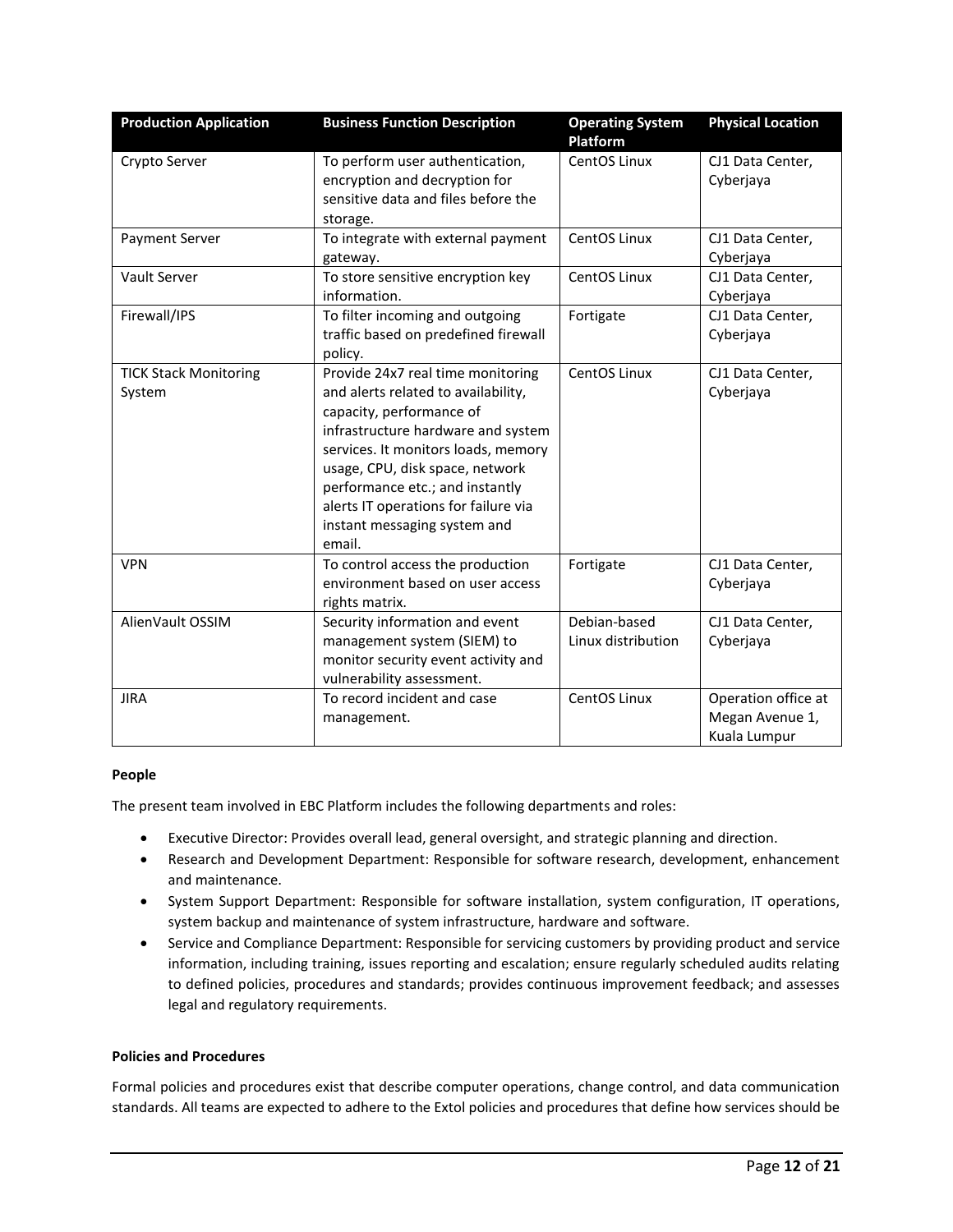delivered. The policies and procedures are located in Extol files repository in softcopy and hardcopy. Policies include the following:

- Information Security Policies and Standards (which encompasses all eighteen (18) families of ISO/IEC 27001:2013 Information Security Management System (ISMS))
- Termination of Employment Policy
- Data Protection Policy

# **Data**

EBC Platform does not process or store any sensitive personal data. The followings are the data stored and processed on the EBC Platform:

| Data                | <b>Data Description</b>                                                                |
|---------------------|----------------------------------------------------------------------------------------|
| User Data           | Auditors' and Banks' general user information for verification purpose                 |
| Encrypted           | Authorisation files are encrypted by the users before uploading to the EBC Platform as |
| authorisation files | attachment which can only be decrypted by authorised recipients                        |
| Encrypted           | Confirmation files are encrypted by the users before uploading to the EBC Platform as  |
| confirmation files  | attachment which can only be decrypted by authorised recipients                        |
| Company             | General company information and application activity logs related to the confirmation  |
| Information         | requests used for verification purpose                                                 |

#### **Sub-Service Organization**

EBC Platform utilizes the data centre hosting and infrastructure monitoring services located at CJ1 Data Center, Cyberjaya, provided by IP Server One Solutions Sdn Bhd ("IPS"). Physical accesses to the servers are restricted via card access. Approvals are provided by data centre management before staff are granted with the card access. Physical accesses to the servers are removed upon the staff's last working day. Access cards are returned to the data centre manager as part of the staff's exit procedure.

The data centre operation team meets on periodically to review and discuss operational matters, which includes reviewing the current data centre access list to ensure it remains relevant. Visitors, including customers, are required to register themselves through Extol IT support team in IPS' visitor portal and approved by the data centre manager before being allowed access to the premises. Visitors must be escorted at all time at the premises.

Sub-Service Organization has implemented environmental controls such as fire suppressions systems, generators, UPS, raised flooring, cooling and temperature and humidity detectors. These environmental controls are serviced periodically to ensure optimal working condition.

# **Trust Service Criteria Not Applicable to the in-Scope System**

All criteria within the security, availability, processing integrity and confidentiality categories are applicable to the EBC Platform except for privacy category because EBC Platform does not process or store sensitive personal data in its environment.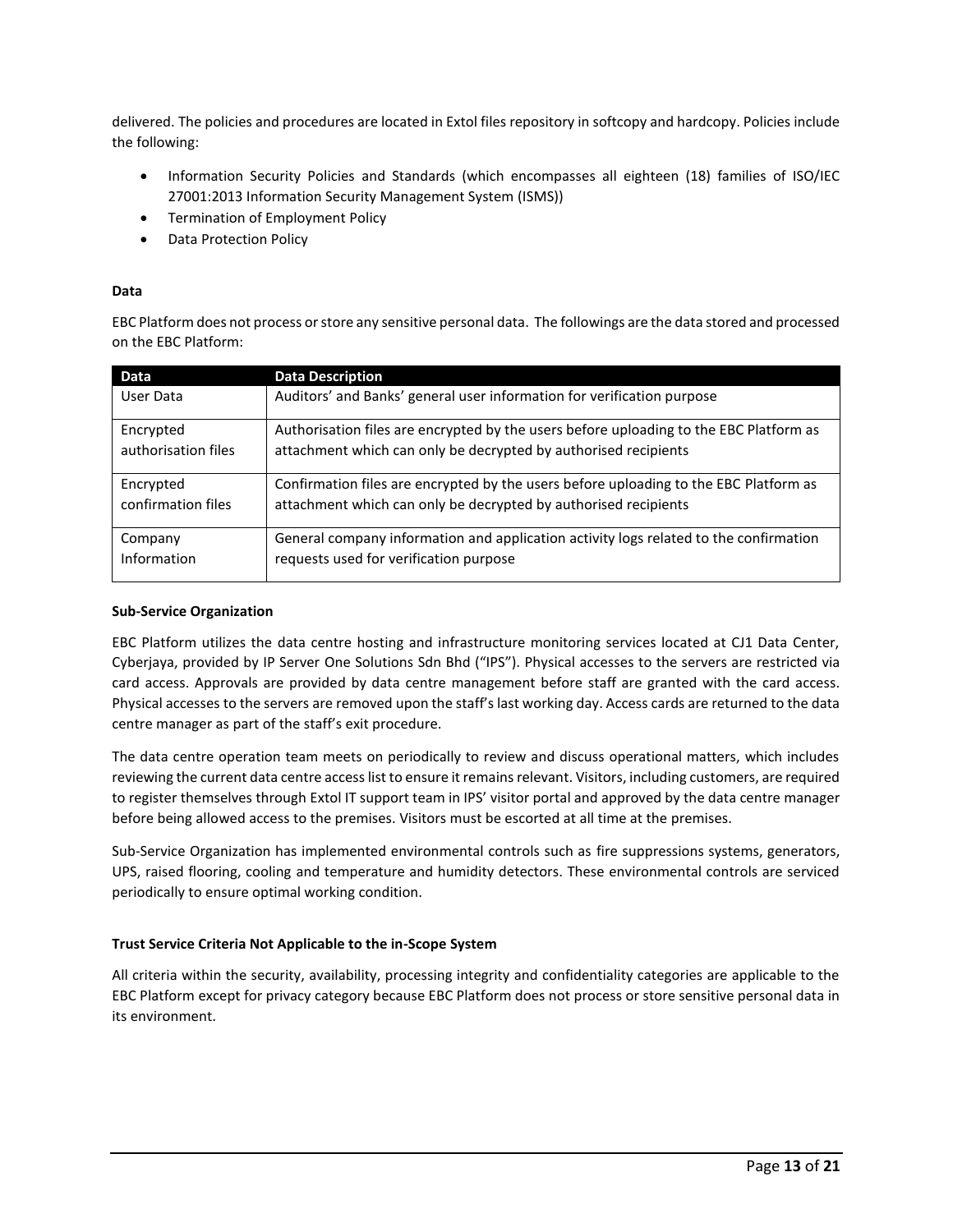# **RELEVANT ASPECTS OF EBC PLATFORM CONTROL ENVIRONMENT. RISK ASSESSMENT PROCESS, INFORMATION AND COMMUNICATION SYSTEMS AND MONITORING.**

- 1. **Control Environment.** Sets the tone for the Extol organization, influencing the control consciousness of employees and management. It is the foundation for all other components of internal control, providing service organization discipline and structure.
- 2. **Policies and Procedures.** The policies, procedures, and related execution (automated and manual) that help make sure that Extol Management's directives are carried out.
- 3. **Information and Communication.** Systems, both automated and manual, that support the identification, capture, and exchange of Extol information in a form and timeframe that enable our employees and management to carry out their responsibilities.
- 4. **Monitoring.** The ongoing processes that assess the quality of internal control performance over time.
- 5. **Risk Assessment.** Our identification and analysis of relevant risk to the achievement of our objectives or impact to our company, partners, or customers, forming a basis for determining how the risks can be most effectively managed.

#### **Control Environment**

The internal control objectives related to EBC Platform are to provide reasonable, but not absolute, assurance that controls are suitably designed and operating effectively to meet our risk appetite. This means that assets are protected from unauthorized use or disposition, that transactions are executed in accordance with management's authorization and client instructions, and that customer data is secure.

Management has established and maintains controls designed to monitor compliance with established Extol policies and procedures. The remainder of this subsection discusses the "tone at the top" as set by Extol's management; the integrity, ethical values, and competence of Extol employees; the policies and procedures to guide controlled execution by our employees and management; the risk management process and monitoring; and the roles of significant control groups. The internal control structure is established and refreshed based on Extol's assessment of inherent and residual risk faced by organization.

# **Integrity and Ethical Values**

Extol believes that the effectiveness of controls correlates with the integrity and ethical values of the people who create, administer, and monitor them. Integrity and ethical values are essential elements of Extol's control environment, affecting the design, administration, and monitoring of its service organization components. Integrity and ethical behavior are the product of Extol's ethical and behavioral standards, how they are communicated, and how they are reinforced in practices. They include management's actions to remove or reduce incentives and temptations that might prompt personnel to engage in dishonest, illegal, or unethical acts. They also include the communication of entity values and behavioral standards to personnel through policy statements and codes of conduct, as well as by example.

# **Commitment to Competence**

Extol's management defines competence as the knowledge and skills necessary to accomplish tasks that define employees' roles and responsibilities. This includes management's consideration of the competency levels for particular jobs and how those levels translate into the requisite skills and knowledge.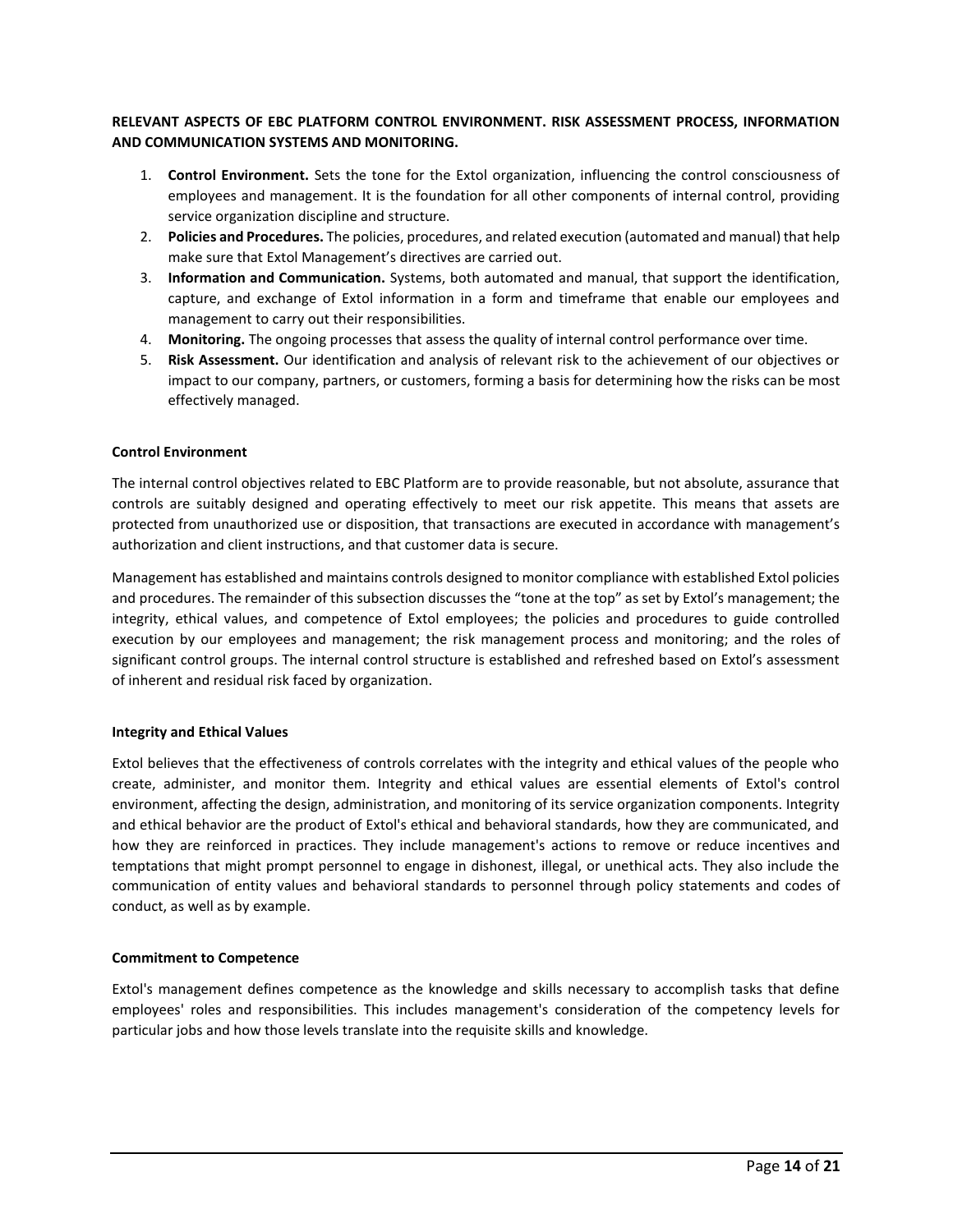#### **Management's Philosophy and Operating Style**

Extol's management philosophy and operating style encompass a broad range of characteristics. Such characteristics include management's approach to taking and monitoring business risks, and management's attitudes toward information processing, confidential and privacy-related data, accounting functions, and personnel.

#### **Organizational Structure**

Extol's organizational structure provides the framework within which its activities for achieving entity-wide objectives are planned, executed, controlled, and monitored. This organizational structure is based, in part, on the size and the nature of the service organization's activities. Management believes establishing a relevant organizational structure includes considering key areas of authority and responsibility.

#### **Governance and Oversight: Human Resource Procedures and Practices**

Human Resource procedures and practices are enforced with a high level of efficiency, integrity, and ethical standards. Evidenced by its proven track record for hiring and retaining top-quality personnel who ensure the service organization is operating at maximum efficiency. Extol's human resources procedures and practices relate to employee hiring, orientation, training, evaluation, promotion, compensation, and disciplinary activities.

#### **Risk Assessment**

Extol's risk assessment process identifies and manages risks that could potentially affect Extol's ability to provide reliable services to user organizations. This ongoing process requires that management identify significant risks inherent in products or services as they oversee their areas of responsibility. Extol identifies the underlying sources of risk, measures the impact on the organization, establishes acceptable risk tolerance levels, and implements appropriate measures to monitor and manage the risks.

This process has identified risks resulting from the nature of the services provided by Extol and its Sub-Service organization, IPS, that provides data centre hosting and infrastructure monitoring services. Extol management has implemented various measures designed to manage these risks.

# **Information System**

Information should be made available with minimal disruption to staff and the public as required by the business process. The integrity of this information will be maintained. Confidentiality of information not limited to research, third parties, personal and electronic communications data will be assured. Information security education, awareness and training will be made available to staff. All breaches of information security, actual or suspected, will be reported to, and investigated by the relevant authorities not limited to System Administration and Incident Response.

# **Policies and Procedures**

Extol has the following security procedures and policies in place as following:

- 1. ECSB-POL-01 Information Security Policies and Standards
- 2. ECSB-POL-03 Data Protection Policy
- 3. ECSB-P02 Internal Audit Procedure
- 4. ECSB-P03 Management Review Procedure
- 5. ECSB-P05 Risk Management Procedure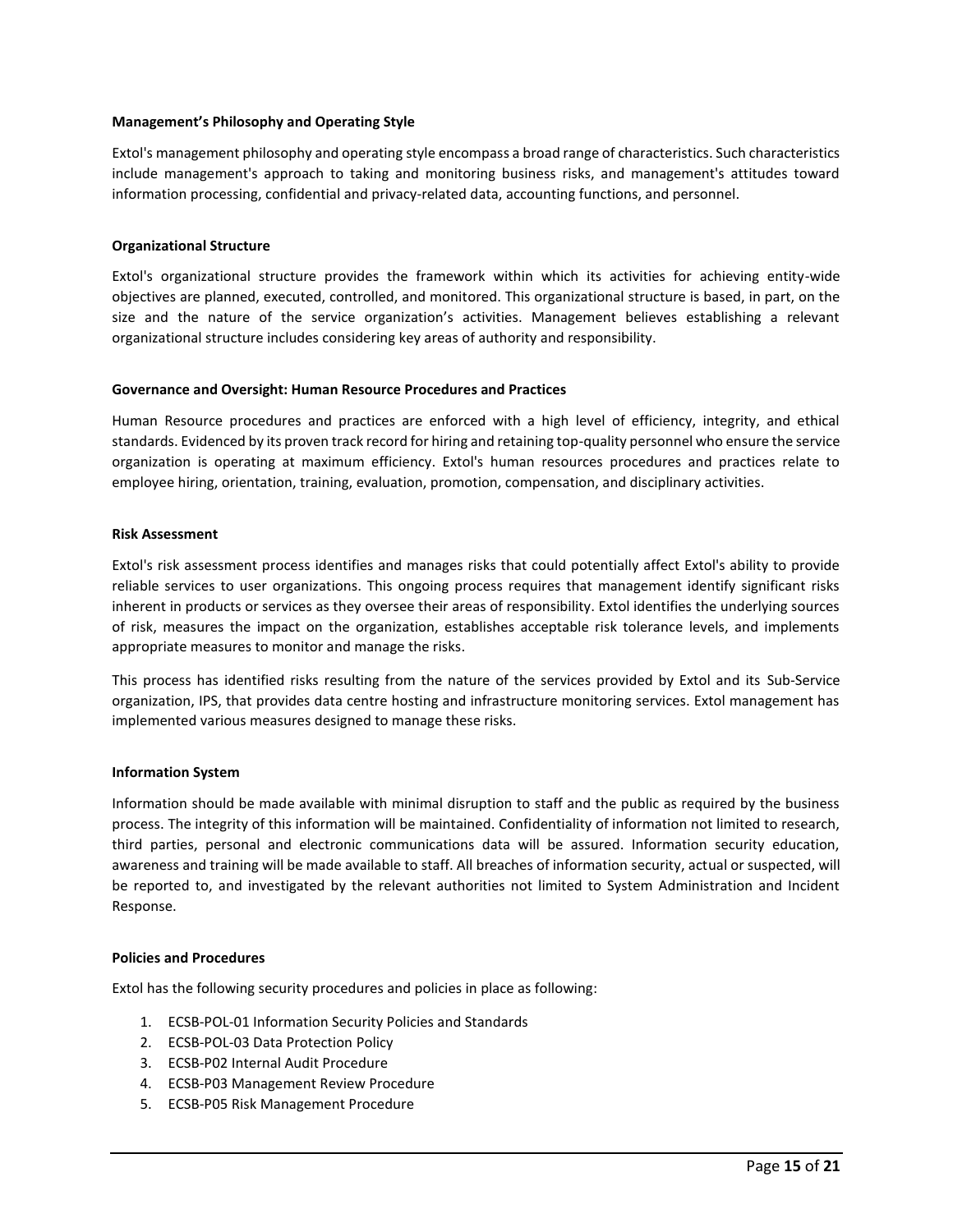- 6. ECSB-P06 ISMS Security Measurement Effectiveness
- 7. ECSB-P08 User Access Management Procedure
- 8. ECSB-P09 Backup and Media Handling Procedure
- 9. ECSB-P10 Maintenance of Asset Procedure
- 10. ECSB-P11 Operational Change Management & Capacity Planning Procedure
- 11. ECSB-P12 Fault Logs Procedure
- 12. ECSB-P13 Security Incident Management Procedure
- 13. ECSB-P14 System Security Monitoring
- 14. ECSB-P16 Server Deployment & Remote Access Procedure
- 15. ECSB-P17 Research and Development
- 16. ECSB-P18 Information Classification & Handling
- 17. ECSB-P19 Business Continuity Planning
- 18. ECSB-P20 Supplier Agreement Management
- 19. ECSB-P29 Yearly Performance Review
- 20. ECSB-P22 Recruitment and Placement
- 21. ECSB-P30 Disciplinary Procedure
- 22. ECSB-P34 Audit Firm Activation Procedure
- 23. ECSB-P35 Bank Creation Procedure
- 24. ECSB-P36 Server Deployment & Remote Access Procedure
- 25. ECSB-P38 Service Desk Incident Management Procedure
- 26. ECSB-P39 Disaster Recovery Plan & Procedure
- 27. ECSB-P40 Company Key Revocation Procedure
- 28. ECSB-P41 Browser Security Review Procedure
- 29. ECSB-P42 Data Archive Management Procedure

#### **Communication System**

Extol maintains an extensive set of controls to manage effective communication internally (with personnel) and externally (with customers, partners, and other specific entities). A description that delineates the EBC Platform is available to external users via the EBC Platform's website. A documented organizational chart is in place to communicate organizational structures, lines of reporting, and areas of authority. Reporting relationships and organizational structures are reviewed periodically by management.

Extol's roles and responsibilities are defined in written job descriptions and communicated to personnel. Management reviews the job descriptions periodically and makes updates, if necessary. Employees are required to review, sign and accept the employee handbook and agreement upon hire. Newly hired employees are required to undergo information security training upon hire and annually thereafter. Policies and procedures are documented for significant processes and are available on the entity's intranet.

Customer responsibilities are documented in contracts, and general guidelines are outlined and communicated via the EBC Platform's website. Internal and Sub-Service organization processes are monitored through service level management procedures to ensure compliance with service level commitments and agreements. Security and privacy commitments are communicated to external users via the EBC Platform's website.

#### **Ticketing System**

JIRA is a web-based ticketing application system that provides internal staff with the ability to submit technical issues, security incidents or requests for system changes to accounted personnel. To ensure that only authorized requests are accepted, each user is assigned a unique user ID and required to set a confidential password prior to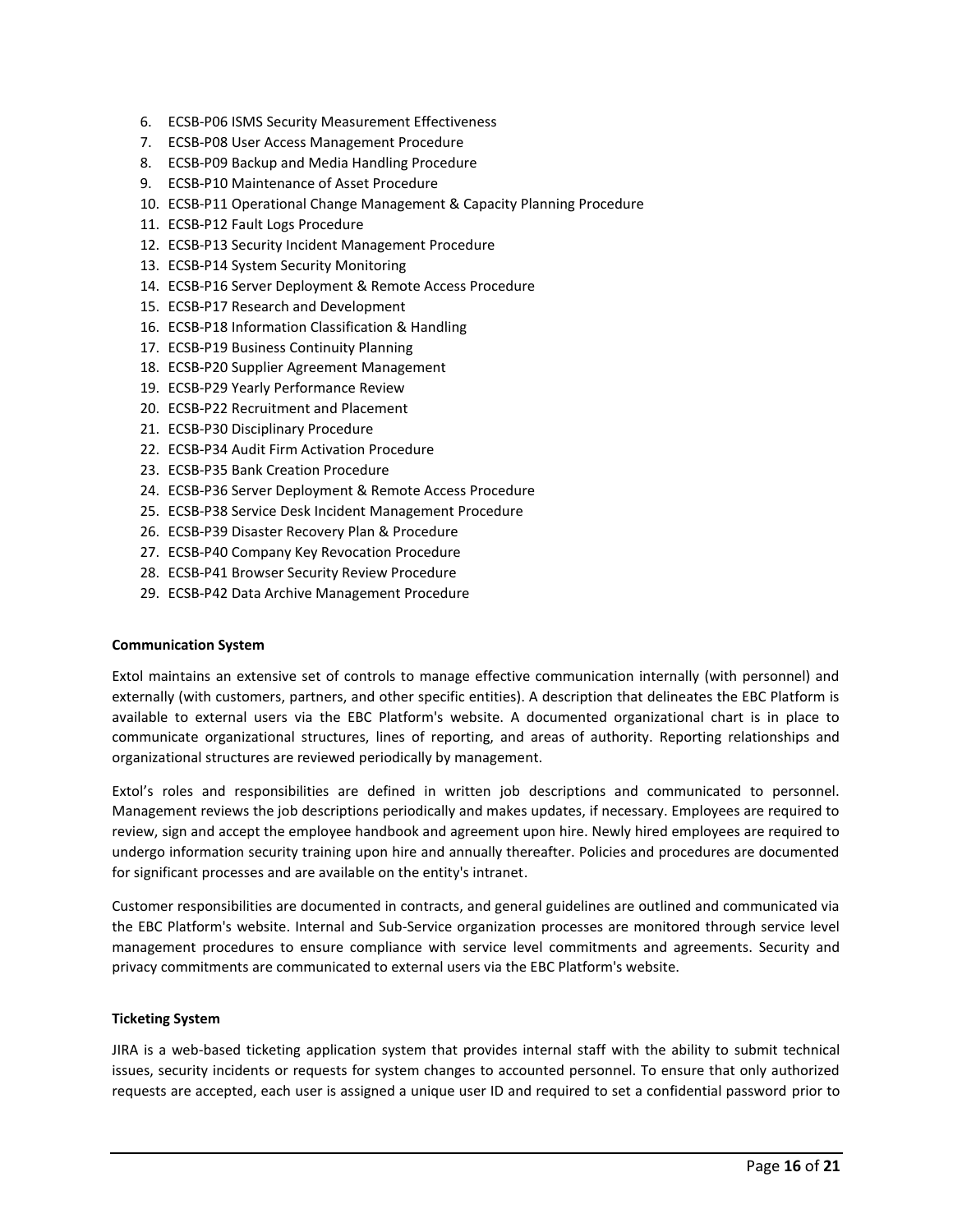being granted access. The team associated with the queue receives notification that a new request has been submitted to the queue. The request is assigned to the appropriate team member, who attempts to resolve the request. If additional information is required, the requestor is contacted via the ticket, and the request is put on hold until the information is received thus creating a continual journal of dialogue and actions.

# **Logical Security**

Extol has established an information asset listing based on the requirements of ISMS. Assets are classified based on criticality in accordance with the EBC Platform. The asset listing is reviewed on a yearly basis. The information classification procedure to identify the criticality of the information related to the EBC platform. This procedure is reviewed on a yearly basis.

Network segmentation has been implemented for the EBC Platform Infrastructure. The web application and database servers are separated into different subnets to reduce the risk of direct access to the servers using VLAN. Web servers are placed in the DMZ. All ports are configured and restricted according to the required services of servers by following predefined server deployment guide as established in the Server Deployment Procedure. Internal vulnerability assessments are performed monthly to detect any open ports and associated vulnerabilities. Other than that, External Vulnerability Assessments are performed on all critical servers within production environment on an annual basis. A remediation plan is developed and changes are implemented to remediate all critical and high vulnerabilities at a minimum.

The firewall is configured to restrict the access of traffic to production environment. The remote access to the firewall is restricted only to the following conditions:

- a. Trusted IP source from internal network
- b. Authorised MAC address
- c. 2-factor authentication with hard token for VPN access

The firewall ruleset to the EBC environment has been documented, backed up on a monthly basis and configured accordingly to restrict traffic/access to the network. The ruleset contains a lockdown rule as to deny all access unless specifically permitted.

Only authorised users are granted access to critical servers and network infrastructure in production environment as per User Access Matrix. Login process into every server in the production environment is controlled by identity management systems.

User credentials used to access EBC platform meets the applicable password policy requirements in the IT Security Policy such as expiration, length, complexity, and history. Authentication of users are performed at the backend application server and concurrent user ID logins are disabled. Users are forced to create password and change credentials when accessing the platform for the first time.

VPN is established to restrict users into the EBC system production environment. Access to VPN is only granted to authorised personnel, upon approval by management. Users also require a hard token that provides a 2-factor authentication number in order to be granted access.

The EBC Platform has a self-service password reset function. One Time Password ("OTP") is randomly generated and will expire after 10 minutes.

The super users for the EBC Platform and its supporting infrastructure are held by the Executive Director or approved designate. Other elevated access IDs (read, write, user administration) are restricted to authorised personnel through designated channels based on job responsibilities. Requests for new access, or modifications to existing access to infrastructure-related assets are appropriately approved prior to access provisioning, based on the User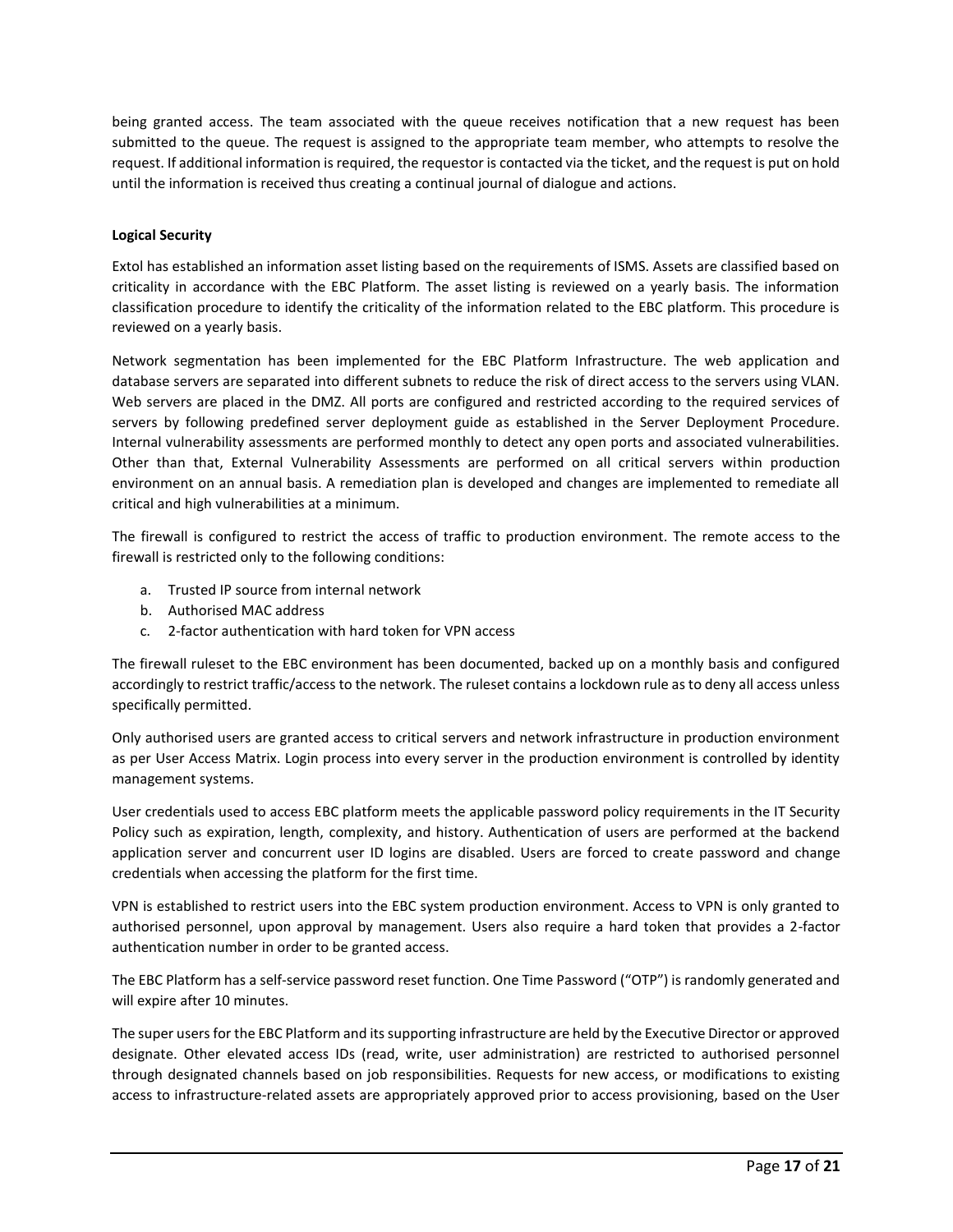Access Management Procedures. Access privileges to the IT Infrastructure are reviewed on an annual basis to determine if access rights are commensurate to the user's job duties. Access is modified based on the results of the reviews.

The EBC Platform separates the login domains and functions of the banks and auditors. Banks and auditors' users are assigned with separate roles and functions within the system by authorised personnel from the respective Banks and Auditors. Bank users are required to provide authorised IP addresses to be whitelisted.

# **Monitoring**

Extol management monitors controls to ensure that they are operating as intended and that controls are modified as conditions change. Extol management performs monitoring activities to continuously assess the quality of internal control over time. Necessary corrective actions are taken as required to correct deviations from company policies and procedures. Employee activity and adherence to company policies and procedures is also monitored.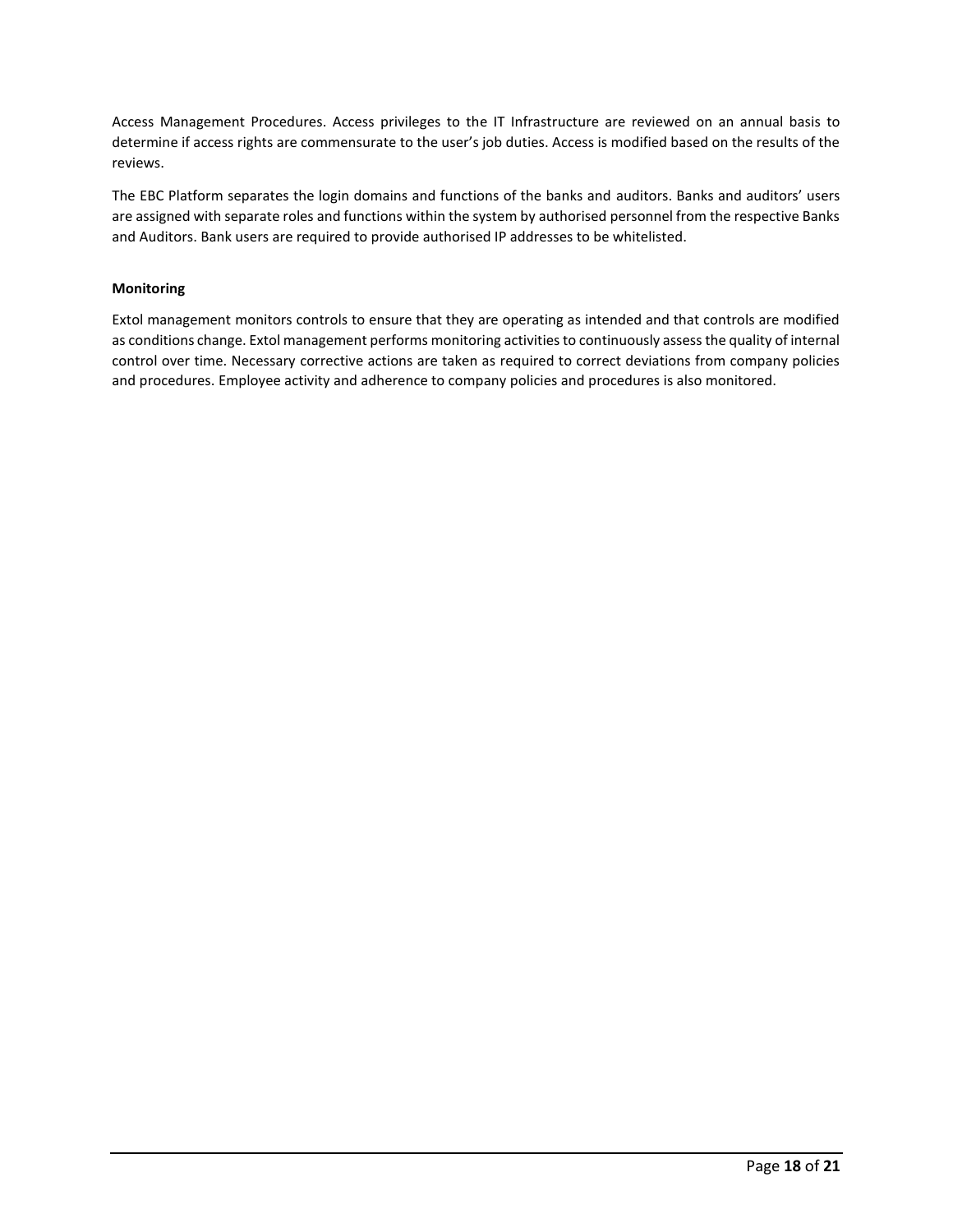# **COMPLEMENTARY USER ENTITY CONTROL CONSIDERATIONS (CUECs')**

- 1. User entities are responsible for understanding and complying with their contractual obligations to Extol.
- 2. User entities are responsible for ensuring the supervision, management, and control of the use of Extol services by their personnel.
- 3. User entities are responsible for developing their own disaster recovery and business continuity plans that address their inability to access or utilize Extol services.
- 4. User entities are responsible for immediately notifying Extol of any actual or suspected information security breaches, including compromised user accounts, including those used for integration and secure file transfers.
- 5. User entities are responsible for establishing and adhering to security procedures to prevent the unauthorized personnel, vendors, and contractors as well as changes to technical or administrative contact information.
- 6. User entities are responsible for notifying Extol of terminated employees with access to the Extol data centre within a timely manner.
- 7. User entities are responsible for creating and communicating specific escalation procedures for problems with their services and for notifying Extol of changes to their escalation procedures.
- 8. User entities are responsible for maintaining a list of authorized customer contacts with the ability to initiate changes to subscribed services.
- 9. User entities are responsible for obtaining appropriate approval of customer-requested changes to their environment(s).
- 10. User entities are responsible for providing updated information for their designated to liaised contact and billing contact personnel.
- 11. User entities are responsible for obtaining appropriate approval of security-related emergency changes.
- 12. User entities are responsible for monitoring their user accounts and administrative activity on business user system at Extol.
- 13. User entities are responsible for creating, maintaining, and disseminating their own Information Security Policy.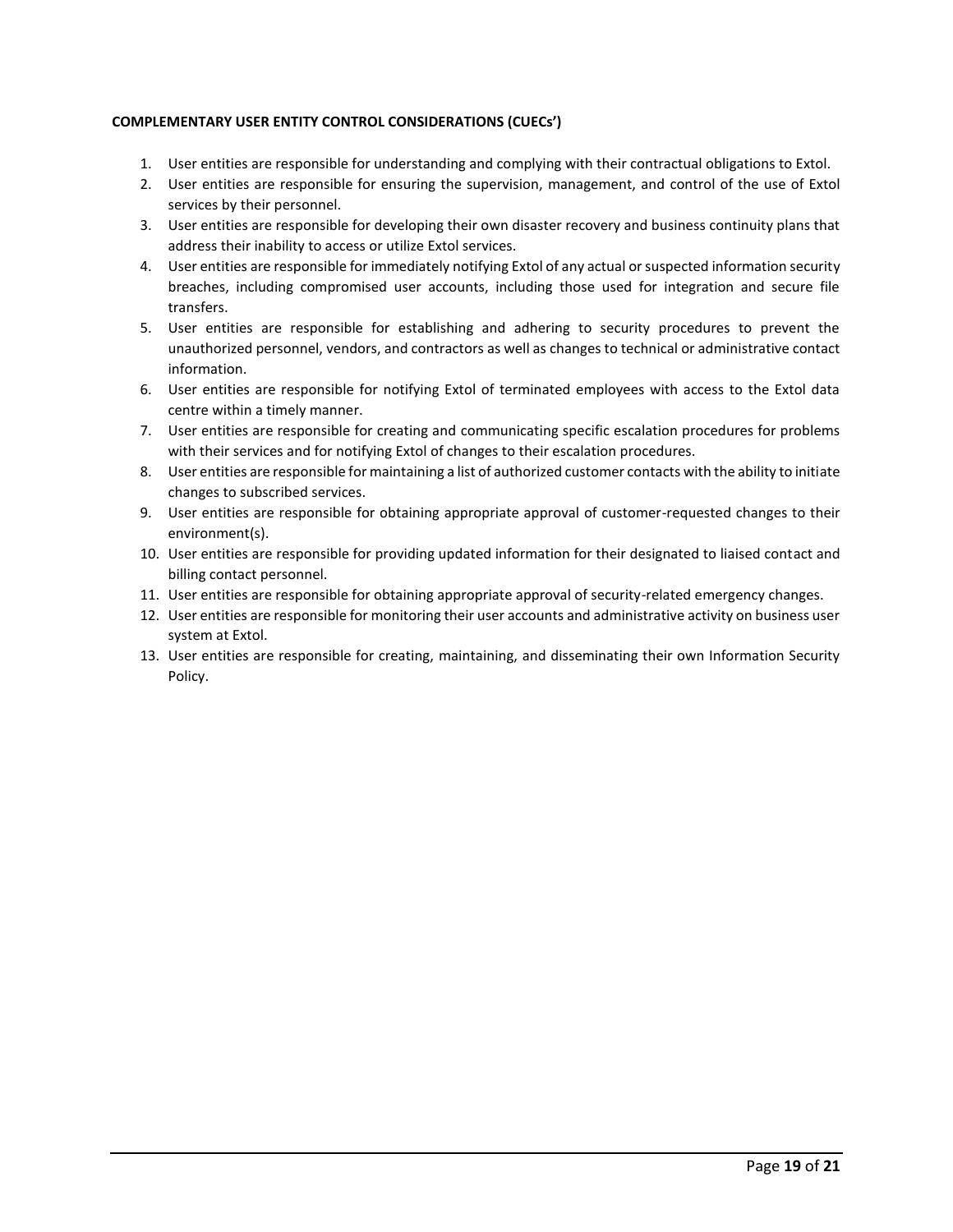**SECTION 4**

**Principal Service Commitments and System Requirements**